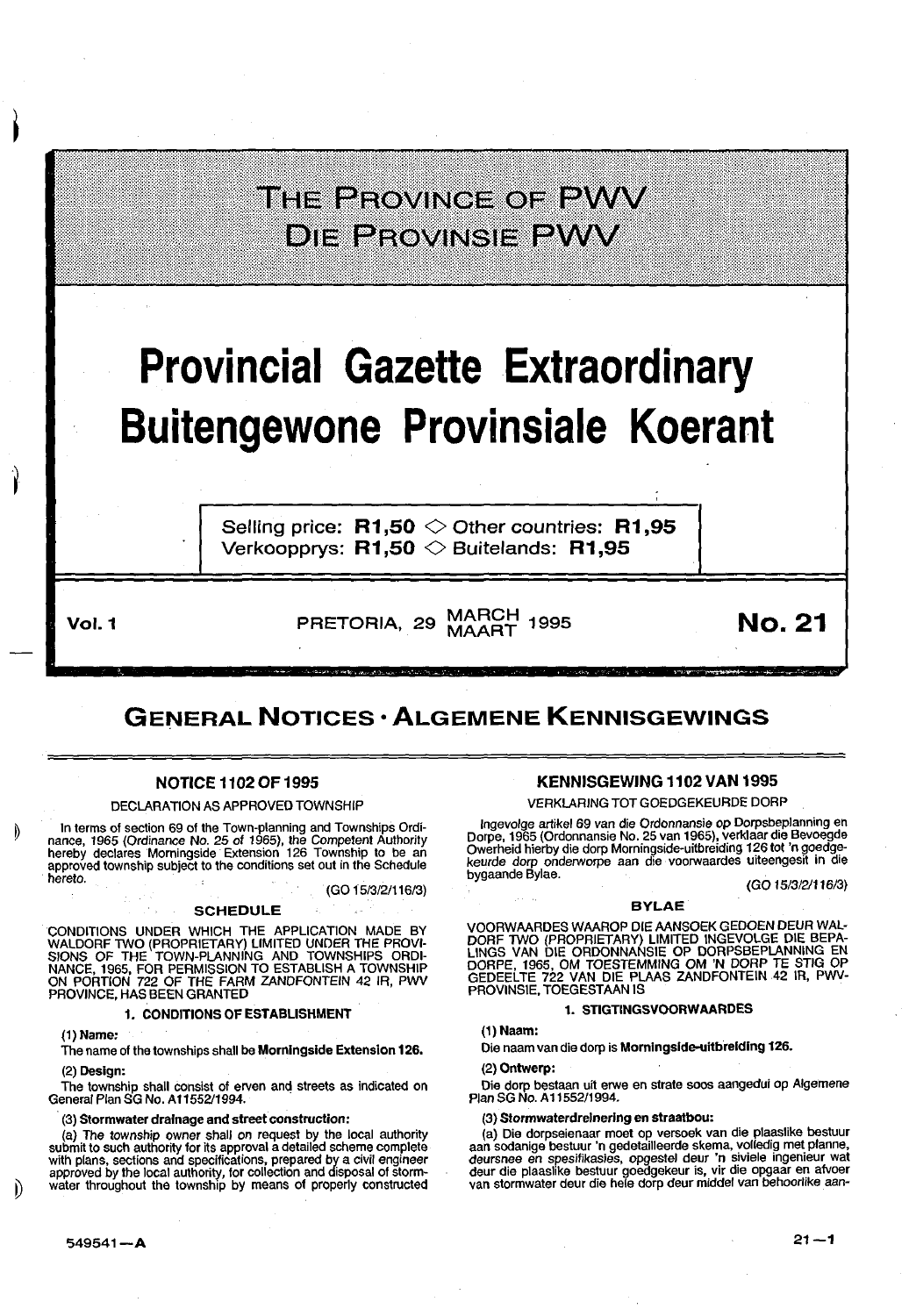works and for the construction, tarmacadamising, kerbing and channelling of the streets therein together with the provision of such retaining walls as may be considered necessary by the local authority.

Furthermore, the scheme shall indicate the route and gradient by which each erf gains access to the street on which it abuts.

(b) The township owner shall, when required by the local authority to do so, carry out the approved scheme at its own expense on behalf and to the satisfaction of the local authority under the supervision of a civil engineer approved by the local authority. .

(c) The township owner shall be responsible for the maintenance of the streets to the satisfaction of the local authority until the streets have been constructed as set out in subclause (b).

(d) If the township owner fails to comply with the provisions of paragraphs (a), (b) and (c) hereof the local authority shall be entitled to do the work at the cost of the township owner.

#### (4) Endowment:

Payable to the local authority:

The township owner shall, in terms of the provisions of section 63 (1) (b) of the Town-planning and Townships Ordinance, 1965, pay a lump sum endowment of R63 000,00 to the local authority for the provision of land for a park (public open space).

Such endowment shall be payable in terms of section 73 of the said Ordinance.

#### (5) Disposal of existing conditions of title:

All erven shall be made subject to existing conditions and servi- . tudes, if any, including the reservation of rights to minerals.

#### (6) Demolition of buildings and structures:

The township owner shall at its own expense cause all existing buildings and structures situated within the building line reserves, side spaces or over common boundaries to be demolished to the satisfaction of the local authority, when the local authority so requires.

#### 2. CONDITIONS OF TITLE

#### *(1) All erven:*

(a) The erf is subject to a servitude, 2m wide, in favour of the local authority, tor sewerage and other municipal purposes, along any two boundaries other than a street boundary and in the case of a panhandle erf, an additional servilude for municipal purposes 2 m wide across the access portion of the erf, if and when required by the local authority: Provided that the local authority *may* dispense with any such servitude.

(b) No building or other structure shall be erected within the aforesaid servitude area and no large-rooted trees shall be planted within the area of such servitude or within 2 m thereof.

(c) The local authority shall be entitled to deposit temporarily on the land adjoining the aforesaid servitude such material as may be excavated by it during the course of the construction, maintenance or removal of such sewerage mains and other works as it, in its discretion may deem necessary and shall further be entitled to reasonable aocess to the said land for the aforesaid purpose subject to any damage done during the process of the construction, maintenance or removal of such sewerage mains and other works being made good by the local authority.

(d) The erf is subject to servitudes for road purposes in favour of the local authority, as indicated on the general plan. On submission of a certificate from the local authority to the Registrar of Deeds stating that the servitudes are no longer required, this condition shall lapse.

#### **NOTICE 1103 OF 1995**

#### SANDTON AMENDMENT SCHEME 2208

In terms of the provisions of section 89 ( 1) of the Town-planning and Townships Ordinance, 1965, it is hereby declared that an amendment scheme, being an amendment of Sandton Town-plan-ning Scheme, 1980, comprising the same land as included in Morningside Extension 126 Township has been approved.

Map 3 and the scheme clauses of the amendment scheme are filed with the Acting Director-General: Provincial Administration, Garmiston, and the Town Clerk, Sandton, and are open for inspection at all reasonable times.

The amendment is known as Sandton Amendment Scheme 2208.

(GO 15/16/3/116H/2208)

gelegde werke en vir die aanle, teermacadamisering, beranding en kanalisering van die strate daarin, tesame met die verskaffing van sodanige keermure as wat die plaaslike bestuur nodig ag, vir goedkeuring voorle.

Verder, moet die skema die roete en helling aandui deur middel waarvan elke erf toegang tot die aangrensende straat verkry.

(b) Die dorpseienaar moet, wanneer die plaaslike bestuur dit vereis, die goedgekeurde skema op eie koste narnens en tot bevredi-ging van die plaaslike bestuur, onder toesig van 'n sivile ingenieur deur die plaaslike bestuur goedgekeur, uitvoer. .

(c) Die dorpseienaar is verantwoordelik vir die instandhouding van die strate tot bevrediging *van* die plaaslike bestuur totdat die strate ooreenkomstig subklousule (b) gebou is.

(d) indien die dorpseienaar versuim om aan die bepalings van paragrawe (a), (b) en (c) hiervan te voldoen, is die plaaslike bestuur geregtig om die werk op koste van die dorpseienaar te doen.

#### (4) Beaiftiaina:

Betaalbaar aan die plaaslike bestuur: .

Die dorpseienaar moet kragtens die bepalings *van* artikel 63 (1) (b) van die Ordonnansie op Dorpsbeplanning en Dorpe, 1965, aan die plaaslike bestuur as begiftiging 'n globale bedrag van R63 000,00 betaal welke bedrag deur die plaaslike bestuur aangewend moet word vir die verkryging van 'n park (openbare oopruimte).

Sodanige begiftiging sal betaalbaar wees kragtens artikel 73 van die genoemde Ordonnansie.

#### (5) Besklkklng oor bestaande titelvoorwaardes: <sup>~</sup>

Aile erwe moet onderworpe gemaak word aan bestaande voor-waardes en serwitute, as daar is, met inbegrip van die voorbehoud van die regte op minerale.

#### (6) Sloping van geboue en strukture:

Die dorpseienaar moet op eie koste aile bestaande geboue en strukture wat binne boulyn reserwes, kantruimtes of oor gemeen-skaplike grense gelee is, laat sloop tot bevrediging van die plaaslike bestuur wanneer die plaaslike bestuur dit vereis.

#### 2. TITELVOORWAARDES

#### (1)AIIeerwe:

(a) Die erf is onderworpe aan 'n serwituut van 2 m breed vir riolerings- en ander munisipale doeleindes langs enige twee grense, uitgesonderd 'n straatgrens en, in die geval van 'n pypsteel-erf, 'n addisionele serwituut vir munisipale doeleindes 2 m breed oar die toegangsgedeelte van die erf, indien en wanneer verlang deur die plaaslike bestuur: Met dien verstande dat die plaaslike bestuur van enige sodanige serwituut mag afsien.

(b) Geen geboue of ander struktuur mag binne die voomoemde serwituutgebied opgerig word nie en geen grootwortelbome mag binne die gebied van sodanige serwituut of binne 'n afstand van 2 m . daarvan geplant word nie.

(c) Die plaaslike bestuur is geregtig om enige materiaal wat deur hom uitgegrawe word tydens die aanleg, onderhoud of verwydering van sodanige hoofrioolpypleidings en ander werke wat hy volgens goeddunke noodsaaklik ag, tydelik te plaas op die grond wat aan die voomoemde serwituut grens en voorts is die plaaslike bestuur geregtig tot redelike toegang tot genoemde grand vir die voomoemde doel, onderworpe daaraan dat die plaaslike bestuur enige skade vergoed wat gedurende die aanleg, onderhoud of verwyderings van sodanige hoofrioolpypleiding en ander werke veroorsaak word.

(d) Die erl is onderworpe aan 'n serwituut vir paddoeleindes ten gunste van die plaaslike bestuur, soos op die aklemene plan aange-dui. By die indiening van 'n sertifikaat deur die plaaslike bestuur aan die Regislrateur van Aktes waarin vermeld word dat sodanige serwituut nie meer benodig word nie, verval die voorwaarde.

## KENNISGEWING 1103 VAN 1995

#### SANDTON-WYSIGINGSKEMA 2208

Hiermee word ingevolge die bepalings van artikel 89 (1) van die Ordonnansie op Dorpsbeplanning en Dorpe, 1965, verklaar dat 'n wysigingskema synde 'n wysiging van Sandton-dorpsbeplanning-<br>skema, 1980, wat uit dieselfde grond as die dorp Morningside-uitbreiding 126 bestaan, goedgekeur is.

Kaart 3 en die skemaklousule van die wysigingskema word in bewaring Qehou deur die Waamemende Direkleur-generaal: Provinsiale Administrasie, Germiston, en die Stadsklerk, Sandton, en is beskikbaar vir inspeksie te aile redelike tye.

Hierdie wysiging staan bekend as die Sandton-wysigingskema 2208.

(GO 15/16/3/116H/2208)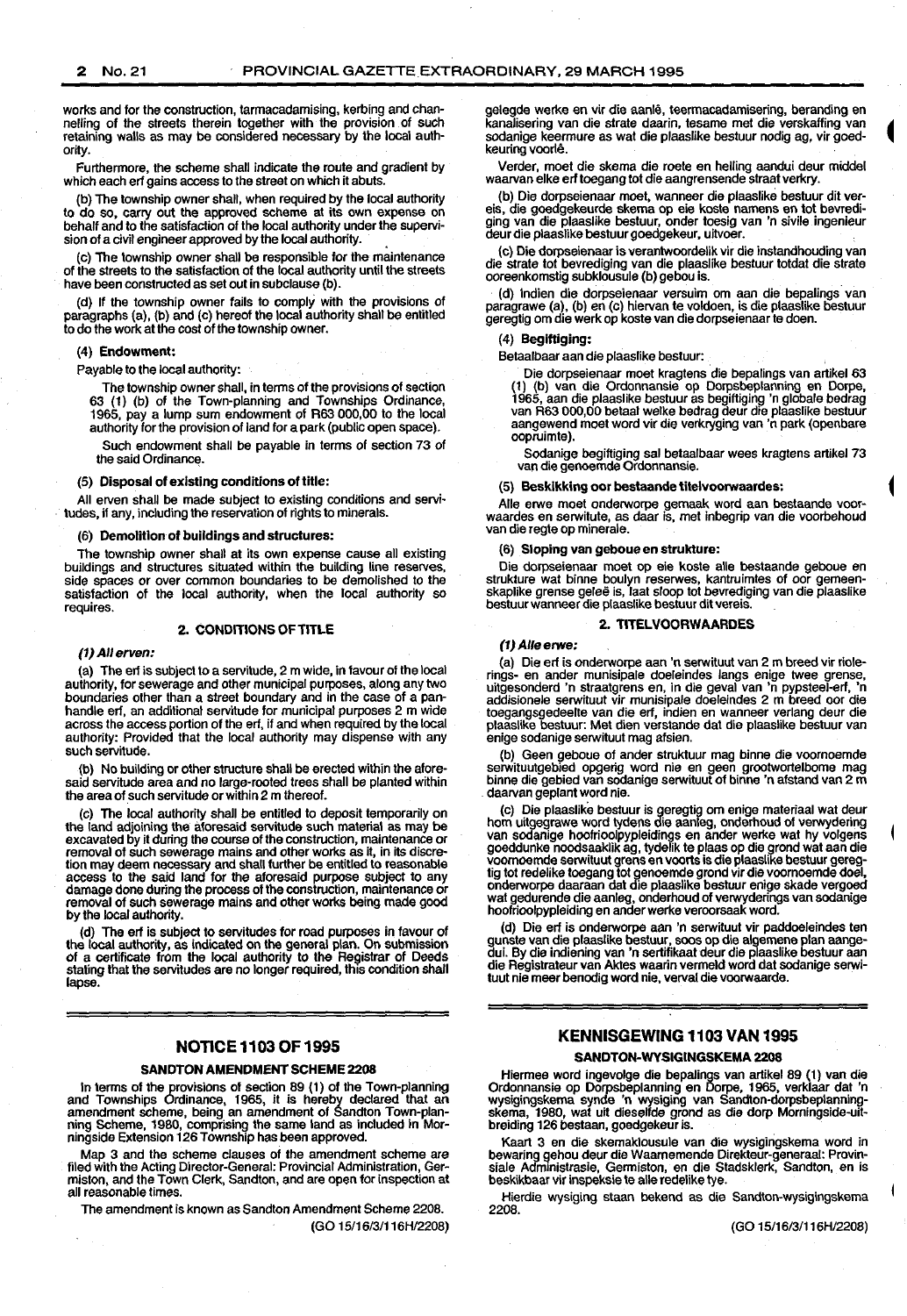$\lambda_{\rm{max}}$  $\hat{\eta}$  and  $\sim 10$ 

## $\frac{1}{2}J_A$  and the set of  $\hat{J}_A$  ,  $\hat{J}_B$

#### $\sqrt{2}$  $\mathcal{A}^{\mathcal{A}}$  and  $\mathcal{A}^{\mathcal{A}}$  and  $\mathcal{A}^{\mathcal{A}}$

I

Ì

 $\begin{array}{c} \rule{0pt}{2ex} \rule{0pt}{2ex} \rule{0pt}{2ex} \rule{0pt}{2ex} \rule{0pt}{2ex} \rule{0pt}{2ex} \rule{0pt}{2ex} \rule{0pt}{2ex} \rule{0pt}{2ex} \rule{0pt}{2ex} \rule{0pt}{2ex} \rule{0pt}{2ex} \rule{0pt}{2ex} \rule{0pt}{2ex} \rule{0pt}{2ex} \rule{0pt}{2ex} \rule{0pt}{2ex} \rule{0pt}{2ex} \rule{0pt}{2ex} \rule{0pt}{2ex} \rule{0pt}{2ex} \rule{0pt}{2ex} \rule{0pt}{2ex} \rule{0pt}{$ 

 $\mathcal{L}_{\mathcal{L}}$ 

# $\bar{\alpha}$

 $\alpha$  $\frac{1}{2}$  , where

 $\ddot{\phantom{a}}$ ر<br>د الانتخاب

 $\mathcal{A}$ 

 $\sim 10$ ÷.

 $\hat{u}^{\dagger}$  ,  $\hat{u}^{\dagger}$  ,  $\hat{u}^{\dagger}$ 

 $\alpha$  , and  $\alpha$  ,  $\alpha$  ,  $\alpha$  ,  $\alpha$  $\bar{\bar{\bar{z}}}$  .

a control seguity the

 $\frac{1}{2} \frac{1}{2} \frac{1}{2}$